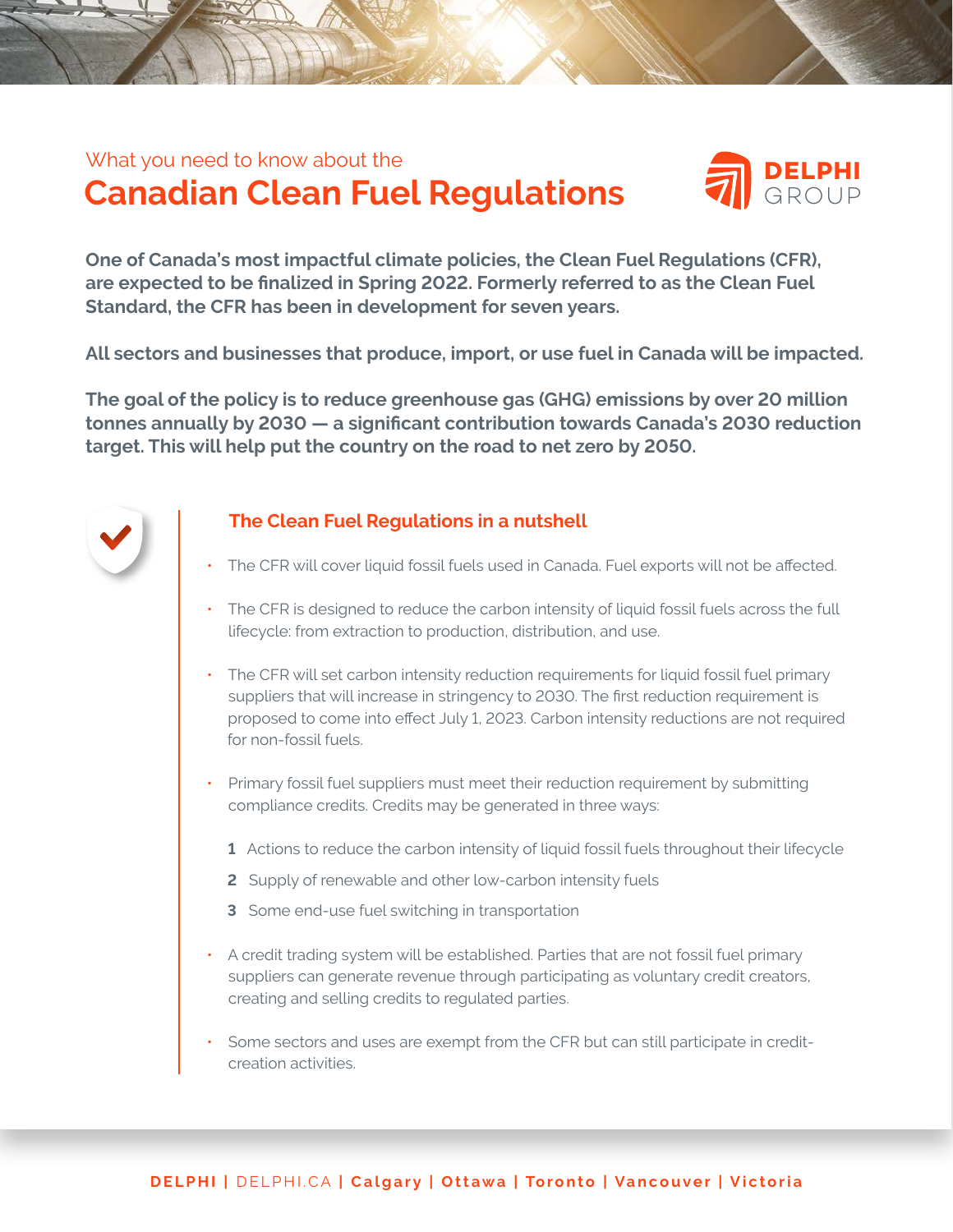

#### **Who will be affected by the CFR**

All sectors and businesses that produce, import, or use fuel in Canada will be impacted.



**Fossil fuel suppliers:** Fuel suppliers will be required to submit credits proportional to the amount of fuel supplied by either generating or purchasing eligible credits, subject to specified limits.

**Fossil fuel facilities:** Facilities along the liquid fossil fuel life cycle can create credits through emissions reduction projects.

**Fuel consumers:** Fuel suppliers are likely to pass on extra costs to consumers. Consumers will need to increase the energy efficiency of their fleets, switch to lower-carbon fuels, or electrify to avoid or offset the extra costs. Fueling facilities can generate revenues through credit generation for transportation fuel switching.

**Low carbon intensity (CI) fuel producers and importers:** Low CI fuel producers can generate new revenues by participating in the market-based credit system.

#### **How we can help you prepare for the CFR**

Whether you are a fuel supplier, producer, importer, or user, now is the perfect time for us to help you position your organization for the incoming rules.

#### **Our CFR services include:**

- Interpreting the final regulations to determine relevant business impacts and opportunities
- Strategy development, considering clean fuel procurement, clean fuel investment, fleet electrification
- Credit generation opportunity analysis, including modelling and assessment of carbon intensity reduction opportunities and associated market and competitive landscape assessment
- Credit quantification, including running ECCC's Fuel Lifecycle Assessment (LCA) Model to determine fuel carbon intensity for credit creation reports and developing new pathways in the model
- Credit market intelligence, including credit supply and demand analysis, guidance establishing a credit trading strategy and in-house capability, systems, and processes for credit trading

Support providing comments to ECCC during the final comment period

#### **DELPHI |** [DELPHI.CA](http://DELPHI.CA) **| Calgary | Ottawa | Toronto | Vancouver | Victoria**